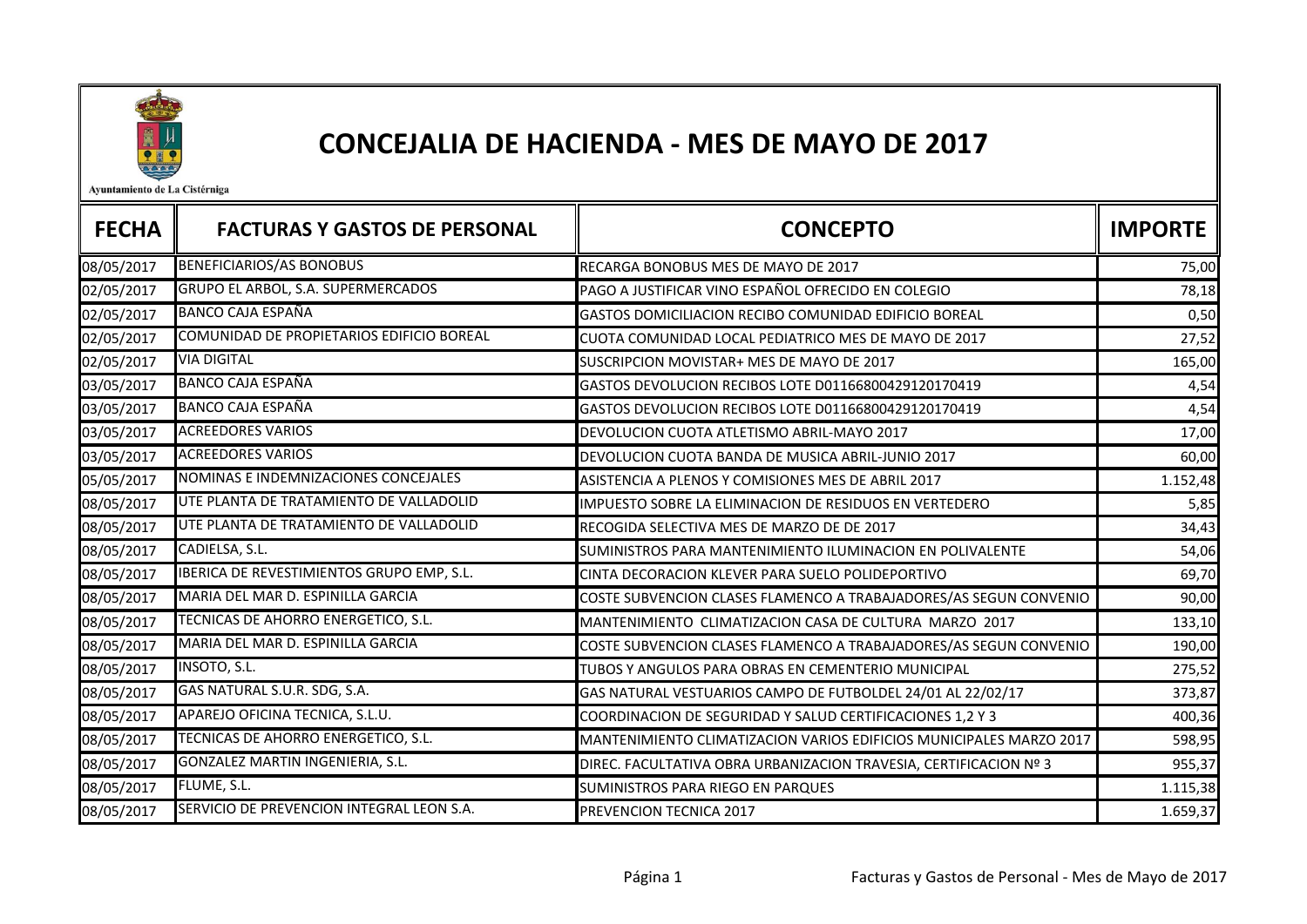| 08/05/2017 | <b>GRUPO MIS POLLITOS, S.L.</b>               | GESTION ABRIL 2017 ESCUELA INFANTIL MUNICIPAL GLORIA FUERTES  | 3.966,22  |
|------------|-----------------------------------------------|---------------------------------------------------------------|-----------|
| 08/05/2017 | <b>IBERDROLA CLIENTES S.A.U.</b>              | ELECTRICIDAD VARIOS EDIFICIOS FEBRERO - MARZO 2017            | 13.456,80 |
| 08/05/2017 | <b>OBRAS CONEDAVI, S.L.</b>                   | URBANIZACION TRAVESIA DE LA CISTERNIGA - CERTIFICACION Nº 3   | 65.342,63 |
| 09/05/2017 | <b>BANCO BILBAO VIZCAYA</b>                   | INTERESES DE DEMORA DEVOLUCION RECIBO                         | 3,69      |
| 09/05/2017 | RIEGOS 2012 SL                                | INTERESES DE DEMORA DEVOLUCION RECIBOS                        | 3,89      |
| 09/05/2017 | <b>ACREEDORES VARIOS</b>                      | DEVOLUCIONES IVTM POR BAJAS DEFINITIVAS                       | 844.78    |
| 09/05/2017 | PISUERGA INSTALACIONES ELECTRICAS, S.L.       | INTERESES DE DEMORA DEVOLUCION RECIBOS                        | 5,99      |
| 09/05/2017 | ESTEBAN ESTEBAN VELA TTES, S.L.               | INTERESES DE DEMORA DEVOLUCION RECIBOS IVTM 2016              | 11,52     |
| 09/05/2017 | <b>BANCO BILBAO VIZCAYA</b>                   | DEVOLUCION RECARGO RECIBO POR ERROR INDICE SITUACION.-        | 48,68     |
| 09/05/2017 | <b>ACREEDORES VARIOS</b>                      | DEVOLUCION FINAL RECIBO POR ERROR CILINDRADA MOTOCICLETA      | 69,34     |
| 09/05/2017 | PISUERGA INSTALACIONES ELECTRICAS, S.L.       | DEVOLUCION IVTM 2016/2017 POR ERROR CABALLOS FISCALES.        | 94,72     |
| 09/05/2017 | RIEGOS 2012 SL                                | DEVOLUCION FINAL RECIBOS IVTM 2016/2017                       | 109,92    |
| 09/05/2017 | JUNTA DE CASTILLA Y LEON                      | PAGO LIQUIDACION QUE POR ERROR SE ABONO EN CUENTA DEL ECYL    | 234,73    |
| 09/05/2017 | <b>MAPFRE SEGUROS GENERALES</b>               | FRANQUICIA SEGURO DE RESPONSABILIDAD CIVIL P.A. 113/2016.-    | 300,00    |
| 09/05/2017 | ESTEBAN ESTEBAN VELA TTES, S.L.               | DEVOLUCION IVTM VEHICULOS POR HABER SIDO TRANSFERIDOS EN 2015 | 334,86    |
| 09/05/2017 | <b>BANCO BILBAO VIZCAYA</b>                   | DEVOLUCION FINAL RECIBO POR ERROR INDICE SITUACION.-          | 444,58    |
| 09/05/2017 | DIPUTACION PROVINCIAL DE VALLADOLID           | RECARGO PROVINCIAL IAE AÑO 2016                               | 8.788,43  |
| 09/05/2017 | <b>INES ARRIBAS DEL HOYO</b>                  | SOLICITUD INFORMACION REGISTRAL Z22HN74M                      | 9,56      |
| 10/05/2017 | <b>BANCO CAJA ESPAÑA</b>                      | COMISION DOMICILIACION RECIBO COMUNIDAD PL. DE LA CRUZ        | 0,50      |
| 10/05/2017 | COMUNIDAD DE PROPIETARIOS PL. DE LA CRUZ, 1-9 | CUOTA COMUNIDAD LOCALES PZA. LA CRUZ MAYO DE 2017             | 80,00     |
| 11/05/2017 | <b>BANCO BILBAO VIZCAYA</b>                   | AMORTIZACION E INTERESES PRESTAMO NUM. 9550283913             | 9.822,71  |
| 11/05/2017 | <b>BANCO CAJA ESPAÑA</b>                      | GASTOS DEVOLUCION RECIBOS LOTE X01166800429120170419          | 4,54      |
| 11/05/2017 | ALUMNOS BANDA MUNICIPAL DE MUSICA             | DEVOLUCION CUOTA BANDA DE MUSICA ABRIL-JUNIO 2017             | 60,00     |
| 12/05/2017 | <b>BANCO BILBAO VIZCAYA</b>                   | COMISION REMESA ADEUDOS DIRECTOS                              | 0,39      |
| 15/05/2017 | <b>ACREEDORES VARIOS</b>                      | INTERESES DE DEMORA DEVOLUCION IVTM POR ERROR DOMICILIO       | 0,06      |
| 15/05/2017 | <b>ACREEDORES VARIOS</b>                      | INTERESES DE DEMORA DEVOLUCION LIQUIDACIONES                  | 5,50      |
| 15/05/2017 | <b>VICTOR TORBADO SANDOVAL</b>                | GASTOS LOCOMOCION CURSO S/ VIOLENCIA DE GENERO EN AVILA       | 45,22     |
| 15/05/2017 | <b>ACREEDORES VARIOS</b>                      | DEVOLUCION RECIBOS IVTM POR ERROR DOMICILIO                   | 91,34     |
| 15/05/2017 | <b>METIMEL, SCP</b>                           | PAGO A JUSTIFICAR ADQUISICION URNAS PARA FERIA DEL PINCHO     | 667,34    |
| 15/05/2017 | <b>ACREEDORES VARIOS</b>                      | DEVOLUCION LIQUID. IBI URBANA POR DUPLICIDAD                  | 765,43    |
| 15/05/2017 | PRESTAMO A TRABAJOR/A                         | PRESTAMO A TRABAJADOR/A SEGÚN CONVENIO COLECTIVO              | 6.000,00  |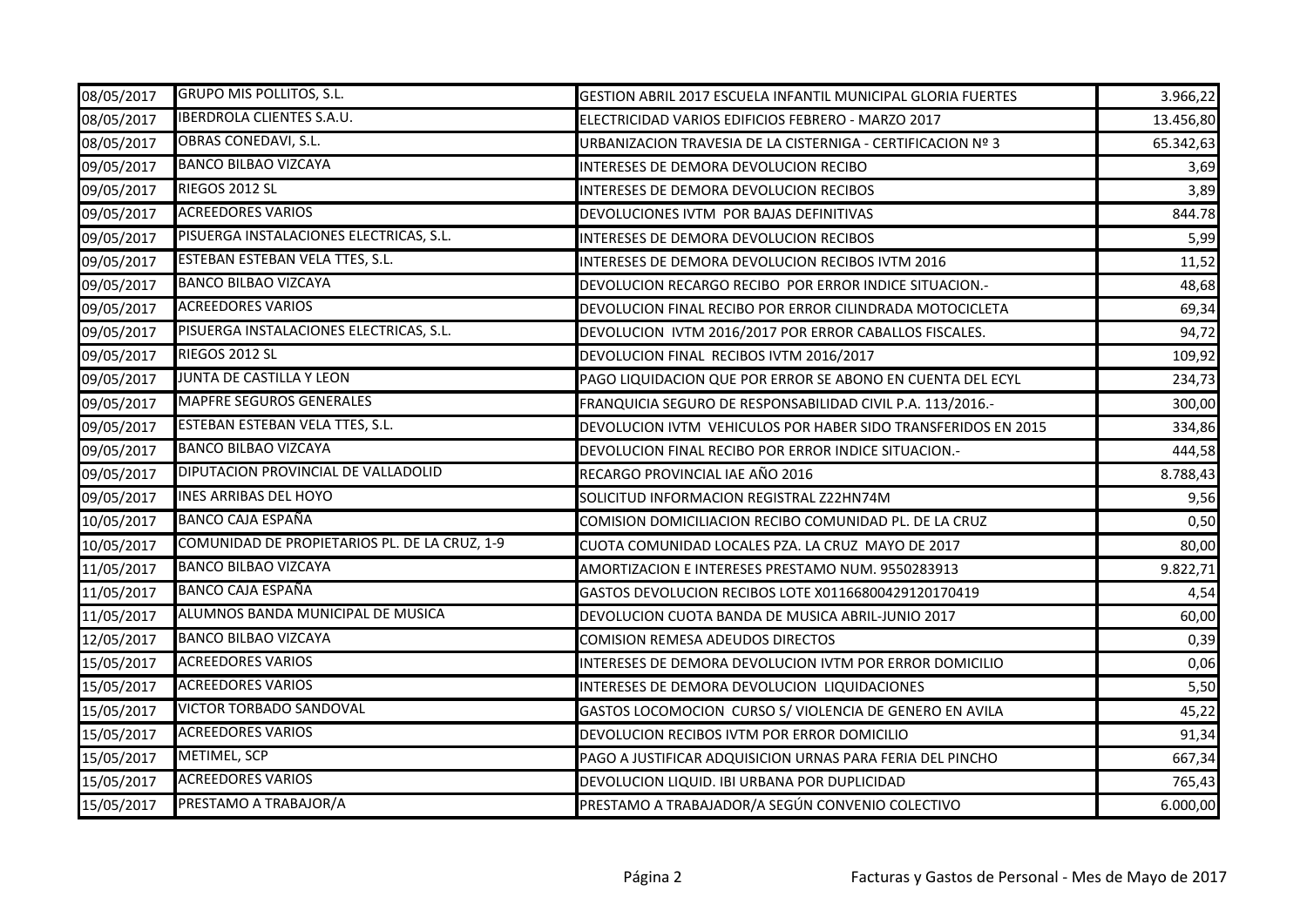| 15/05/2017 | PRESTAMO A TRABAJOR/A                     | PRESTAMO A TRABAJADOR/A SEGÚN CONVENIO COLECTIVO               | 6.000,00  |
|------------|-------------------------------------------|----------------------------------------------------------------|-----------|
| 15/05/2017 | <b>BANCO BILBAO VIZCAYA</b>               | AMORTIZACION E INTERESES PRESTAMO NUM. 9546372425              | 14.691,11 |
| 16/05/2017 | <b>BANCO CAJA ESPAÑA</b>                  | AMORTIZACION E INTERESES PRESTAMO NUM. 21084364-3-5-053405808  | 7.085,79  |
| 16/05/2017 | SUMINISTROS INDUSTRIALES VALLADOLID, S.L. | TORNILLOS PARA COLEGIO FELIX CUADRADO LOMAS                    | 1,72      |
| 16/05/2017 | <b>CERAMICA ZARATAN S.A.</b>              | RECEPCION RESIDUOS BIODEGRADABLES LIMPIOS (PODAS)              | 9,90      |
| 16/05/2017 | <b>MESA FLORIAN YERAL</b>                 | COSTE SUBVENCION CLASES ZUMBA A TRABAJADORES/AS SEGUN CONVENIO | 289,31    |
| 16/05/2017 | <b>BELEN RIVAS MERINO</b>                 | RECOGIDA E INCINERACION UN GATO                                | 40,70     |
| 16/05/2017 | SCHINDLER                                 | MANTENIMIENTO ASCENSOR CENTRO S. POLIVALENTE ABRIL 2017        | 72,65     |
| 16/05/2017 | <b>BLAPE RENTA, S.L.</b>                  | ALQUILER BANDEJAS PARA PARQUE PATINAJE - TRES DIAS             | 87,12     |
| 16/05/2017 | NUTRIPLANT Y FARMACAMP, S.L.              | SUMINISTRO HERBICIDA PARA ZONAS DE MALAS HIERBAS               | 121,00    |
| 16/05/2017 | TECNICAS DE AHORRO ENERGETICO, S.L.       | MANTENIMIENTO CLIMATIZACION CASA DE CULTURA ABRIL DE 2017      | 133,10    |
| 16/05/2017 | M. DEL CARMEN DIAZ SILVA                  | SUMINISTROS DE FERRETERIA PARA TRABAJOS VARIOS                 | 140,34    |
| 16/05/2017 | <b>BLAPE RENTA, S.L.</b>                  | ALQUILER VALLAS PARA CARRERA CICLISTA                          | 159,72    |
| 16/05/2017 | CADIELSA, S.L.                            | SUMINISTROS ELECTRICOS PARA MANTEN. ILUMINACION CAMPO FUTBOL   | 172,63    |
| 16/05/2017 | COMUNIDAD DE VECINOS PINODUERO, Nº 4      | COMUNIDAD VIVIENDA CALLE PINODUERO N.º 4 - 2º A                | 180,00    |
| 16/05/2017 | COMUNIDAD DE VECINOS PINODUERO, Nº 4      | COMUNIDAD VIVIENDA CALLE PINODUERO N.º 4 - 1º A                | 180,00    |
| 16/05/2017 | INTERCLYM, S.A.                           | SUMINITROS PRODUCTOS PARA SERVICIO DE LIMPIEZA                 | 183,07    |
| 16/05/2017 | FLUME, S.L.                               | SUMINISTROS PARA RIEGOS ZONA CERCADO Y PARA FUENTE CASTILLEJO  | 206,57    |
| 16/05/2017 | QUIMICA INDUSTRIAL MEDITERRANEA S.L.U.    | PRODUCTOS QUIMICOS DE LIMPIEZA PARA TALLER MECANICO            | 217,80    |
| 16/05/2017 | GUNNEBO ESPAÑA, S.A.                      | MANTENIMIENTO SISTEMAS CONTRA FUEGO AÑO 2017                   | 226,45    |
| 16/05/2017 | <b>INTEMAN LABORATORIOS</b>               | AEROSOLES PARA TALLER MECANICO                                 | 236,39    |
| 16/05/2017 | <b>SCHINDLER</b>                          | MANTENIMIENTO ASCENSOR CASA DE CULTURA ABRIL 2017              | 236,85    |
| 16/05/2017 | TRAZADOS VIALES S.L.                      | 4 SEÑALES Y POSTES GALVANIZADOS DE SITUACION PASO PEATONES     | 273,75    |
| 16/05/2017 | GUNNEBO ESPAÑA, S.A.                      | MANTENIMIENTO S. ELECTRONICA AÑO 2017                          | 276,96    |
| 16/05/2017 | SOCIEDAD ESPAÑOLA DE RADIODIFUSION (SER)  | PUBLICIDAD SABOREA LA CISTERNIGA 2017 DIAL VALLADOLID          | 302,50    |
| 16/05/2017 | INTERCLYM, S.A.                           | SUMINISTRO PRODUCTOS PARA SERVICIO DE LIMPIEZA                 | 332,54    |
| 16/05/2017 | CONSTRUCCIONES Y CONTRATAS, S.A.          | MANTENIMIENTO RED DE SANEAMIENTO MES DE ABRIL DE 2017          | 420,55    |
| 16/05/2017 | <b>EMILIA GARCIA CARRERA</b>              | <b>ESCALERA KOTAS TRES TRAMOS</b>                              | 476,74    |
| 16/05/2017 | MANUEL MERINO VELASCO                     | JUICIO LABORAL PO 591/2016                                     | 540,60    |
| 16/05/2017 | TECNICAS DE AHORRO ENERGETICO, S.L.       | MANTENIMIENTO CLIMATIZACION VARIOS EDIFICIOS ABRIL 2017        | 598,95    |
| 16/05/2017 | REGULACIÓN NÓMINAS                        | ANTICIPO DE NOMINA A DESCONTAR EN JUNIO                        | 600,00    |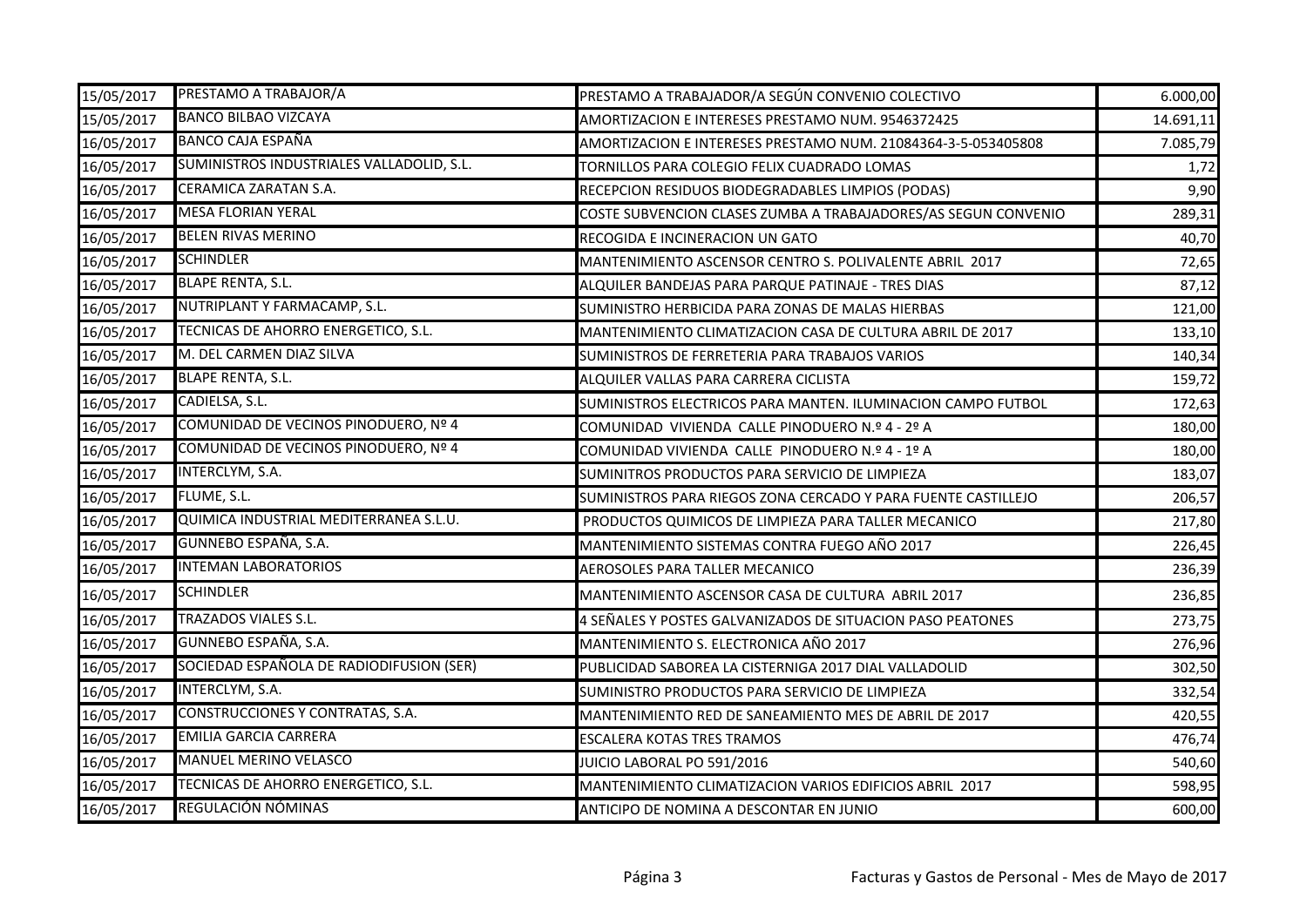| 16/05/2017 | DISCOMTES VALLADOLID, S.L.                     | GASOLEO C PARA CALEFACCION COLEGIO F.C. LOMAS                       | 665,50    |
|------------|------------------------------------------------|---------------------------------------------------------------------|-----------|
| 16/05/2017 | COMERCIAL DE FUNDICION VALLISOLETANA           | SUMINISTROS PARA ALBAÑILERIA Y JARDINERIA                           | 665,81    |
| 16/05/2017 | <b>GARCIA CARRERA FELIX(PELICANO)</b>          | SUMINISTROS DE FERRETERIA PARA TRABAJOS VARIOS                      | 712,39    |
| 16/05/2017 | TRANSCON VALLADOLID, S.A.                      | <b>GESTION PUNTO LIMPIO Y RESIDUOS P.I. MORA MES ABRIL</b>          | 723,17    |
| 16/05/2017 | COMERCIAL DE FUNDICION VALLISOLETANA           | MATERIALES PARA REPARAR BANCOS, FUGAS, RIEGO JARDINES Y ALBAÑILERIA | 883,68    |
| 16/05/2017 | FLUME, S.L.                                    | ASPERSORES PARA JARDINES POR ROTURAS VANDALICAS                     | 996,39    |
| 16/05/2017 | DISCOMTES VALLADOLID, S.L.                     | SUMINISTRO GASOLEO A ADITIVADO PARA AUTOMOCION                      | 1.028,50  |
| 16/05/2017 | <b>CLUB DEPORTIVO PUCELA</b>                   | PATROCINIO DE PRUEBA CICLISTA II TROFEO LA CISTERNIGA               | 2.600,00  |
| 16/05/2017 | <b>APLICACIONES GESPOL S.L.</b>                | IMPORTE DE LOS COBRO SMULTAS PRIMER TRIMESTRE 2017                  | 4.605,50  |
| 16/05/2017 | ABS INFORMATICA S.L.                           | CONTRATO VIGENTE AÑO 2017                                           | 7.421,37  |
| 16/05/2017 | AGUAS DE VALLADOLID, S.A.                      | CONSUMO AGUA ABRIL DE 2017                                          | 22.238,73 |
| 16/05/2017 | <b>GRUPO ITELEVESA, SL</b>                     | INSPECCION TECNICA DEL VEHICULO VA7279X                             | 48,49     |
| 17/05/2017 | RICARDO ALONSO MUÑOZ                           | SUMINISTRO SACOS DE CEMENTO PARA ALBAÑILERIA                        | 11,13     |
| 17/05/2017 | UTE PLANTA DE TRATAMIENTO DE VALLADOLID        | IMPUESTO SOBRE ELIMINACION RESIDUOS VERTEDERO ABRIL 2017            | 11,86     |
| 17/05/2017 | CADIELSA, S.L.                                 | CONECTORES Y COAXIALES PARA TALLER ELECTRICO Y PARA NAVE            | 56,99     |
| 17/05/2017 | UTE PLANTA DE TRATAMIENTO DE VALLADOLID        | RECOGIDA SELECTIVA RESIDUOS SOLIDOS URBANOS ABRIL 2017              | 69,76     |
| 17/05/2017 | CENTRO ESPAÑOL DE DERECHOS REPROGRAFICOS       | REMUNERACION POR PRESTAMO PUBLICO BIBLIOTECA EJERCICIO 2016         | 74,57     |
| 17/05/2017 | EL MUNDO, UNIDAD EDITORIAL, S.A.               | SUSCRIPCION DIARIO EL MUNDO DEL 26/02 AL 25/05 DE 2017              | 110,50    |
| 17/05/2017 | INTERCLYM, S.A.                                | SUMINISTRO BOLSAS DE BASURA PARA SERVICIO DE LIMPIEZA               | 138,30    |
| 17/05/2017 | CENTRO ESPAÑOL DE DERECHOS REPROGRAFICOS       | REMUNERACION POR PRESTAMO PUBLICO BIBLIOTECA EJERCICIO 2015         | 196,52    |
| 17/05/2017 | CEPSA CARD, S.A.                               | SUMINISTRO GASOLINA SIN PLOMO FACTURACION ABRIL DE 2017             | 312,82    |
| 17/05/2017 | PASCUAL ARRANZ G., S.L. OLIVETTI               | <b>FACTURACION COPIAS VARIAS MAQUINAS</b>                           | 333,02    |
| 17/05/2017 | SOCIEDAD ESTATAL DE CORREOS Y TELEGRAFOS, S.A. | FACTURACION SERVICIO DE CORREOS ABRIL DE 2017                       | 387,42    |
| 17/05/2017 | AUTO-REPUESTOS BARAJAS, S.L.                   | SUMINISTROS PARA MANTENIMIENTO DE VEHICULOS                         | 391,46    |
| 17/05/2017 | APLICACIONES GESPOL S.L.                       | IMPORTE DE LOS COBROS (MULTAS) DEL 01/10 AL 31/12 DE 2016           | 560,71    |
| 17/05/2017 | <b>BEATRIZ GARCIA CHARLEZ</b>                  | CURSO BASICO DE INFORMATICA ABRIL DE 2017                           | 600,00    |
| 17/05/2017 | FRANYAL, S.L.                                  | MANTENIMIENTO SECTOR 3 Y 4 CORRESP. AL MES DE ABRIL 2017            | 2.096,93  |
| 17/05/2017 | AULOCE, S.A.                                   | SUSCRIPCION ESPUBLICO EDITORIAL Y SERVICIOS 2017                    | 2.314,74  |
| 17/05/2017 | MANCOMUNIDAD PINODUERO                         | LIQUIDACION CUOTAS ORDINARIAS MES DE MAYO DE 2017                   | 19.695,00 |
| 22/05/2017 | BANCO CAJA ESPAÑA                              | AMORTIZACION PRESTAMO NUM. 21084364-3-0912                          | 1.377,58  |
| 24/05/2017 | <b>ACREEDORES VARIOS</b>                       | INTERESES DE DEMORA Y DEVOLUCION RECIBOS AGUA                       | 40,38     |
| 25/05/2017 | <b>AUVASA</b>                                  | TARJETA BONOBUS SIN CONTACTO                                        | 3,00      |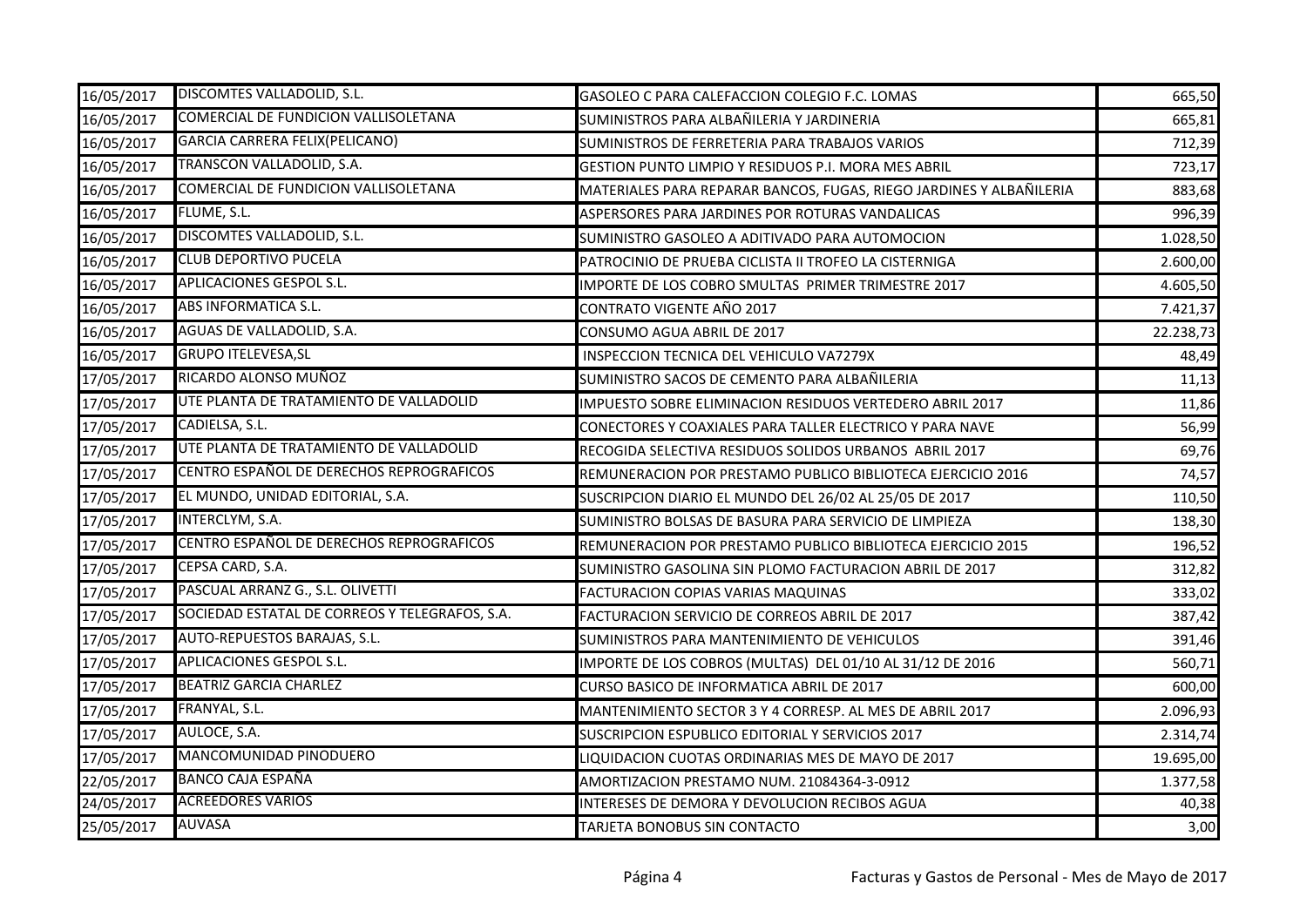| 25/05/2017 | DIPUTACION PROVINCIAL DE VALLADOLID        | DECRETO Nº 194-R/17 POR GESTION DE RECAUDACION REVAL              | 21,25     |
|------------|--------------------------------------------|-------------------------------------------------------------------|-----------|
| 25/05/2017 | DIPUTACION PROVINCIAL DE VALLADOLID        | DECRETO Nº 410-R/17 POR GESTION DE RECAUDACION REVAL              | 81,18     |
| 25/05/2017 | DIPUTACION PROVINCIAL DE VALLADOLID        | COMPENSACION ECON. POR INGRESOS EN EJECUTIVA NOMINA 1ER TRI. 2017 | 6.502,37  |
| 25/05/2017 | CAIXABANK, S.A.                            | <b>COMISIONES IVA</b>                                             | 0,48      |
| 25/05/2017 | REGULARIZACIÓN NÓMINAS                     | NOMINA DE ABRIL PAGADA DE MENOS ABONADA EN MAYO                   | 2,43      |
| 25/05/2017 | REGULARIZACIÓN NÓMINAS                     | NOMINA DE MAYO PAGADA DE MAS A DESCONTAR EN JUNIO                 | 19,49     |
| 25/05/2017 | REGULARIZACIÓN NÓMINAS                     | NOMINA DE MAYO PAGADA DE MAS A DESCONTAR EN JUNIO                 | 38,49     |
| 25/05/2017 | NOMINAS CONCEJALES Y ALCALDE               | NOMINAS CONCEJALES Y ALCALDE MES DE MAYO                          | 3.987,21  |
| 25/05/2017 | <b>NOMINAS FUNCIONARIOS</b>                | NOMINAS MES DE MAYO FUNCIONARIOS                                  | 23.122,94 |
| 25/05/2017 | <b>NOMINAS LABORALES</b>                   | RETRIBUCIONES LABORALES MES DE MAYO                               | 70.961,53 |
| 26/05/2017 | DIPUTACION PROVINCIAL DE VALLADOLID        | INFORMACION PUBLICA SOLICITUD DE LICENCIA AMBIENTAL               | 14,40     |
| 26/05/2017 | DIPUTACION PROVINCIAL DE VALLADOLID        | PUBLICACION BOP 18/04/17 INFORMACION PUBLICA LICENCIA AMBIENTAL   | 15,60     |
| 26/05/2017 | SUMINISTROS Y TECNOLOGIAS PARA EL ALUMINIO | ADQUISICION BISAGRAS PARA COLEGIO                                 | 18,15     |
| 26/05/2017 | <b>GRUPO ITELEVESA, SL</b>                 | INSPECCION TECNICA DEL VEHICULO 8527BNB                           | 48,49     |
| 26/05/2017 | TELEFONICA DE ESPAÑA, S,A,                 | TELEFONIA FIJA CONCERTADA VARIABLE ABRIL DE 2017                  | 192,91    |
| 26/05/2017 | TELEFONICA MOVILES ESPAÑA, S.A.            | TELEFONIA MOVIL CONTRATO NEGOCIOS DEL 18.03 AL 17.04.17           | 328,91    |
| 26/05/2017 | TELEFONICA MOVILES ESPAÑA, S.A.            | TELEFONIA MOVIL FUSION EMPRESAS DEL 18.03 AL 17.04.17             | 332,40    |
| 26/05/2017 | TELEFONICA DE ESPAÑA, S,A,                 | TELEFONIA FIJA CONCERTADA EMPRESAS MES DE ABRIL DE 2017           | 1.591,10  |
| 28/05/2017 | <b>BANCO CAJA ESPAÑA</b>                   | COMISION TRANSFERENCIA CUOTAS SINDICALES                          | 3,00      |
| 28/05/2017 | SECCION SINDICAL SEPPME DE VALLADOLID      | CUOTAS SINDICALES VIGILANTES MUNICIPALES MES DE MAYO2017          | 42,00     |
| 30/05/2017 | <b>FIERECILLAS S.L.</b>                    | INTERVENCIONES RELATIVAS A COLONIA DE GATOS                       | 819,70    |
| 31/05/2017 | EXCLUSIVAS MAOR, S.L.                      | SUMINISTROS PARA TAPA CONTADOR AVDA LOS ALAMOS                    | 5,65      |
| 31/05/2017 | <b>BANCO CAJA ESPAÑA</b>                   | COMISION TRANSFERENCIAS REALIZADAS EL DIA 31/05/2017              | 5,72      |
| 31/05/2017 | RICARDO ALONSO MUÑOZ                       | CEMENTO BLANCO PARA OBRAS DE ALBAÑILERIA                          | 16,34     |
| 31/05/2017 | CERAMICA ZARATAN S.A.                      | RESIDUOS BIODEGRADABLES LIMPIOS (PODAS) 2ª QUINCENA DE ABRIL      | 25,85     |
| 31/05/2017 | EXCLUSIVAS MAOR, S.L.                      | ESPADA STIHL Y CUERDA ARRANQUE PARA MAQUINAS JARDINES             | 31,70     |
| 31/05/2017 | PASCUAL ARRANZ G., S.L. OLIVETTI           | TONER CANON NEGRO PARA CEAS                                       | 42,35     |
| 31/05/2017 | M. ANTONIA RAMIREZ SAZ                     | COSTE SUBV. CLASES MANUALIDADES A TRABAJADOR/A SEGUN CONVENIO     | 52,00     |
| 31/05/2017 | ROSARIO SAN JOSE FERNANDEZ                 | SUMINISTRO MATERIAL DE OFICINA PARA AREA DE URBANISMO             | 53,00     |
| 31/05/2017 | TELEFONICA MOVILES ESPAÑA, S.A.            | SUMINISTRO DOS TELEFONOS ALCATEL                                  | 75,99     |
| 31/05/2017 | SERVICIO DE PREVENCION INTEGRAL LEON S.A.  | DOS EXAMENES VIGILANCIA DE LA SALUD 15/05/2017                    | 77,32     |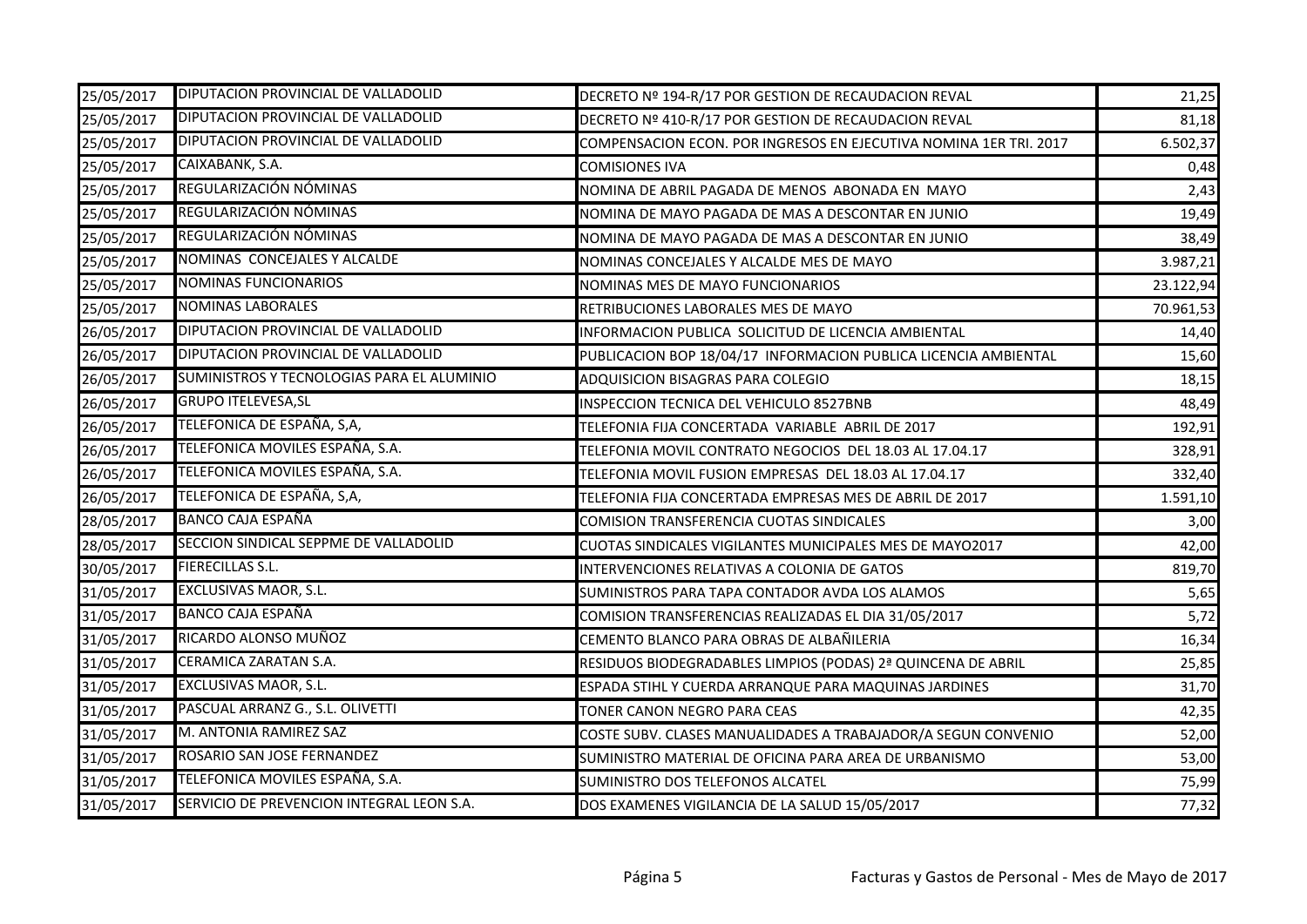| 31/05/2017 | INTERCLYM, S.A.                          | SUMINISTRO PRODUCTOS PARA SERVICIO DE LIMPIEZA                     | 78,12     |
|------------|------------------------------------------|--------------------------------------------------------------------|-----------|
| 31/05/2017 | <b>ANA GONZALEZ MIGUEL</b>               | COSTE SUBV. CLASES RESTAURACION A TRABAJADOR/A SEGUN CONVENIO      | 90,00     |
| 31/05/2017 | EL MUNDO, UNIDAD EDITORIAL, S.A.         | SUSCRIPCION EL MUNDO DE 26/11 A 25/02                              | 110,50    |
| 31/05/2017 | TECNICOSA VALLADOLID, S.L.               | DEPOSITO Y DISPENSADORES PARA MAQUINAS JARDINERIA                  | 126,02    |
| 31/05/2017 | MARIA DEL MAR D. ESPINILLA GARCIA        | BABY GYM DANZA 1º Y 2º TRIMESTRE CURSO 2016/2017 TRABAJADORES      | 138,00    |
| 31/05/2017 | SECURITAS DIRECT, S.A.U.                 | MANTENIMIENTO ALARMA COLEGIO J. DIAZ DEL 1.04 AL 30.06.17          | 169,34    |
| 31/05/2017 | <b>INTEMAN LABORATORIOS</b>              | SUMINISTRO PRODUCTOS QUIMICOS PARA TALLER                          | 176,42    |
| 31/05/2017 | MATA DIGITAL, S.L.                       | DORSALES Y TALONARIOS PARA DIA DE LA BICI 2017                     | 191,75    |
| 31/05/2017 | NUTRIPLANT Y FARMACAMP, S.L.             | SUMINISTRO HERBICIDA PARA CASCO URBANO                             | 242,00    |
| 31/05/2017 | ROSARIO SAN JOSE FERNANDEZ               | SUMINISTRO MATERIAL DE OFICINA PARA CASA CONSISTORIAL              | 248,45    |
| 31/05/2017 | CIN PINTURAS Y BARNICES ESPAÑA S.L.U.    | SUMINISTRO PINTURA PARA ARREGLOS VARIOS                            | 420,25    |
| 31/05/2017 | CONSTRUCCIONES Y CONTRATAS, S.A.         | MANTENIMIENTO RED DE SANEAMIENTO MAYO DE 2017                      | 420,55    |
| 31/05/2017 | MT SERVICIOS EDUCATIVOS, S.L.            | COSTO PRACTICAS DEPORTIVAS TRABAJADORES E HIJOS SEGUN CONVENIO     | 425,50    |
| 31/05/2017 | <b>INFORSA</b>                           | <b>SUMINISTRO SOBRES TIMBRADOS</b>                                 | 437,37    |
| 31/05/2017 | <b>ALCASA</b>                            | CABEZAL TERMOSTATICO Y GRIFO LAVABO PARA WC COLEGIO J.DIAZ         | 455,79    |
| 31/05/2017 | <b>ANGEL VELASCO ARRANZ</b>              | ACTUACION DISCOMOVIDA EN CARNAVALES 2017                           | 459,00    |
| 31/05/2017 | ARROYO, S.A.                             | REPARACION VEHICULO MATRICULA 3705FGX                              | 466,96    |
| 31/05/2017 | COMERCIAL DE FUNDICION VALLISOLETANA     | SUMINISTROS PARA PEQUEÑAS REPARACIONES                             | 542,26    |
| 31/05/2017 | PASCUAL ARRANZ G., S.L. OLIVETTI         | SUMINISTRO VARIOS TONER PARA CASA DE CULTURA                       | 548,86    |
| 31/05/2017 | MT SERVICIOS EDUCATIVOS, S.L.            | ACTIVIDADES EXTRAESCOLARES ABRIL DE 2017                           | 620,29    |
| 31/05/2017 | TECNICAS DE AHORRO ENERGETICO, S.L.      | DIVERSOS TRABAJOS EN INSTALACIONES MUNICIPALES                     | 709,08    |
| 31/05/2017 | CADIELSA, S.L.                           | MATERIALES ELECTRICOS PARA ALUMBRADO PUBLICO Y EDIFICIOS           | 824,71    |
| 31/05/2017 | DISCOMTES VALLADOLID, S.L.               | SUMINISTRO GASOLEO A ADITIVADO PARA AUTOMOCION                     | 962,92    |
| 31/05/2017 | DISCOMTES VALLADOLID, S.L.               | SUMINISTRO GASOLEO CALEFACCIÓN HOGAR DEL JUBILADO                  | 1.258,40  |
| 31/05/2017 | <b>GRUPO MIS POLLITOS, S.L.</b>          | FACTURACION GESTION ESCUELA INFANTIL MUNICIPAL MAYO DE 2017        | 4.153,42  |
| 31/05/2017 | <b>ALBERTO ALONSO ZUMEL</b>              | CONCIERTOS Y CLASES BANDA MUNICIPAL DE MUSICA DEL 1.04 AL 30.06.17 | 7.250,00  |
| 31/05/2017 | <b>IBERDROLA CLIENTES S.A.U.</b>         | FACTURACION ENERGIA ELECTRICA VARIOS PUNTOS MARZO - ABRIL 2017     | 12.158,31 |
| 31/05/2017 | <b>AUVASA</b>                            | SUBVENCION A LA EXPLOTACION MAYO DE 2017                           | 21.213,18 |
| 31/05/2017 | APAREJO OFICINA TECNICA, S.L.U.          | COORDINACIÓN DE SEGURIDAD Y SALUD OBRA TRAVESIA, CERT. Nº 4        | 227,27    |
| 31/05/2017 | GONZALEZ MARTIN INGENIERIA, S.L.         | DIRECCIÓN DE OBRA URBANIZACION TRAVESIA 4ª CERTIFICACIÓN           | 786,61    |
| 31/05/2017 | TESORERIA GENERAL DE LA SEGURIDAD SOCIAL | SEGURIDAD SOCIAL MES DE ABRIL POR CUENTA DE LOS TRABAJADORES       | 8.477,74  |